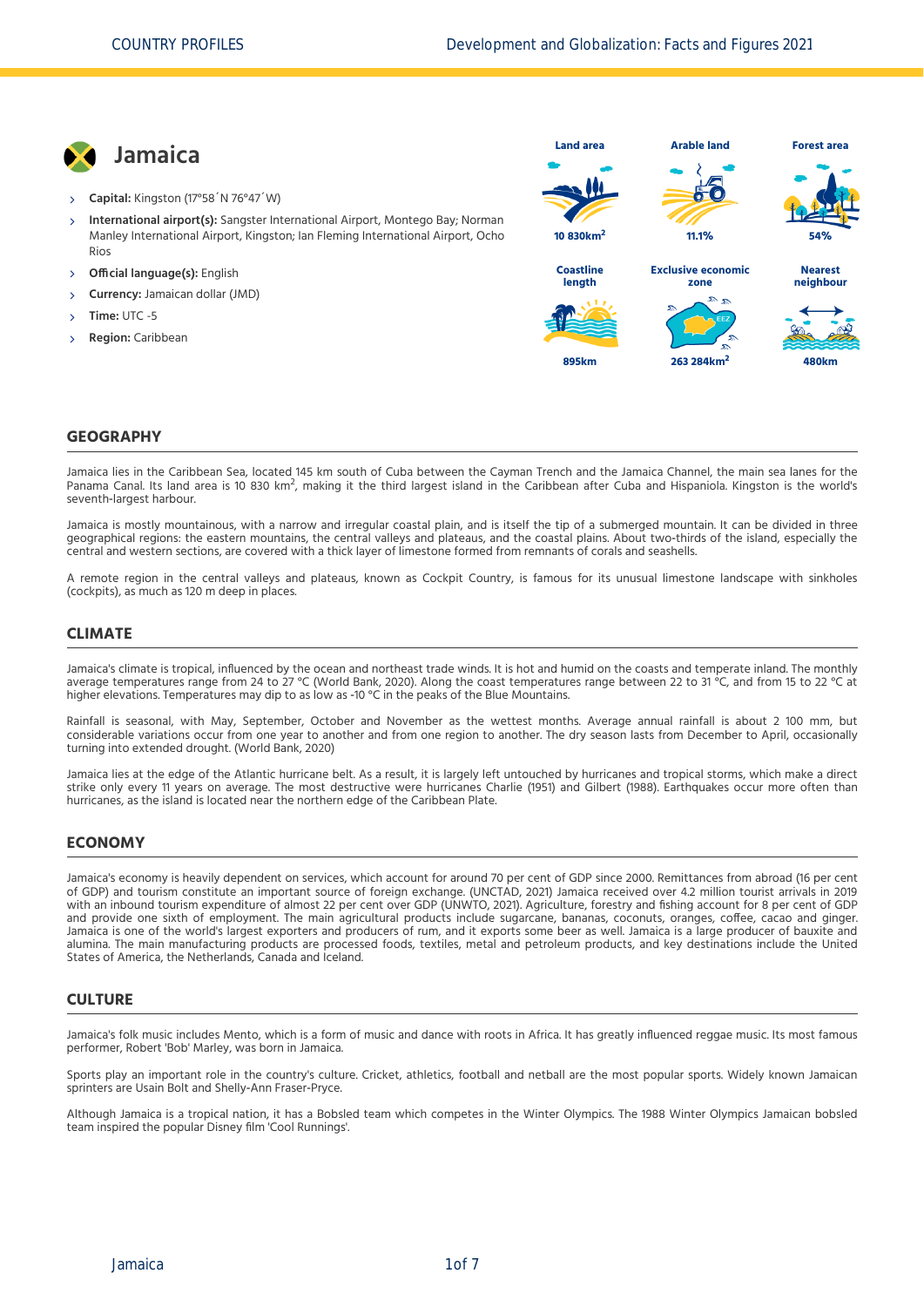#### **ECONOMIC TRENDS**



Jamaica 2 of 7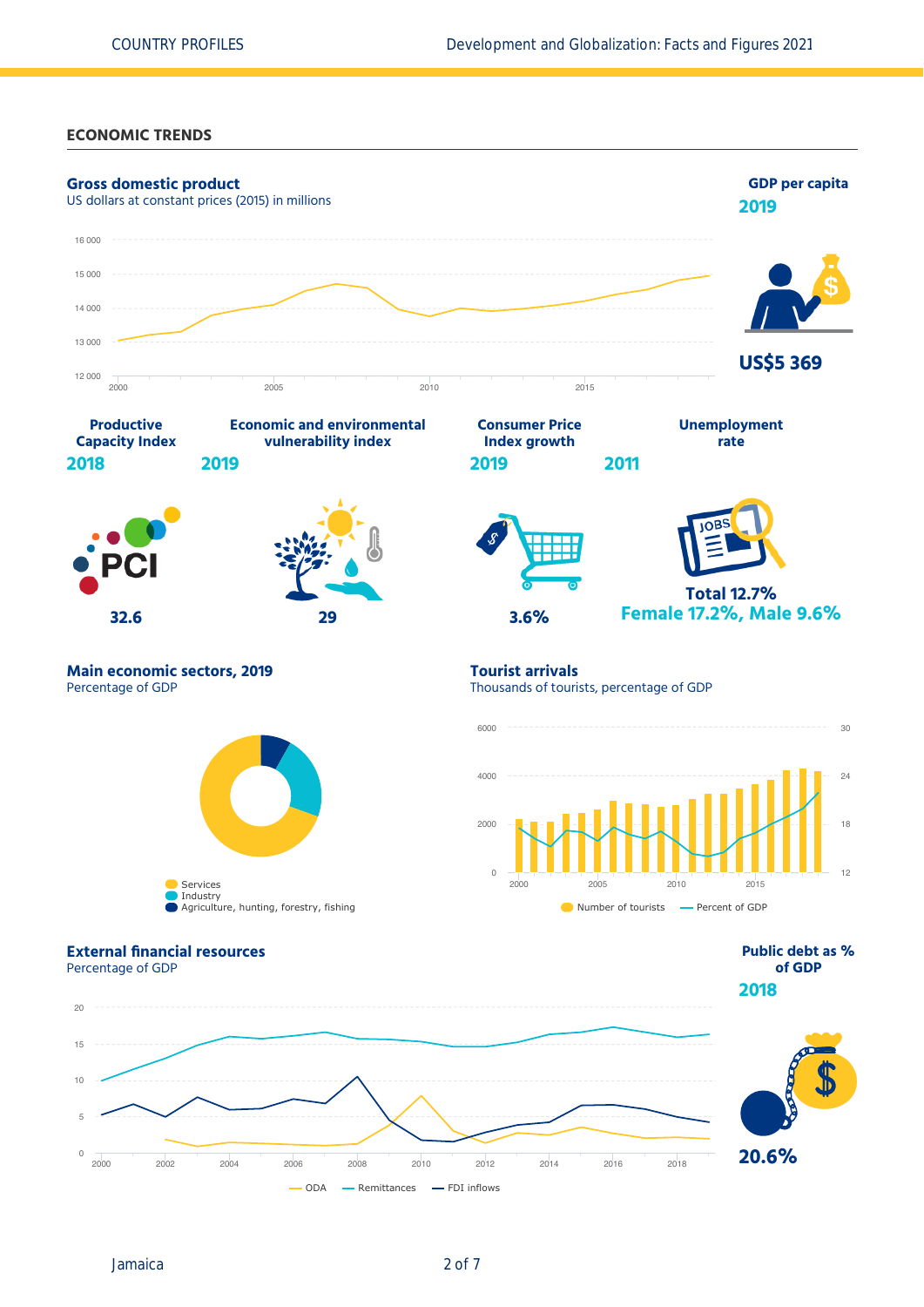## **MARITIME TRANSPORT**

## **Fleet size**

Number of ships

| Ship type            | 2011 | 2019 |
|----------------------|------|------|
| <b>Total fleet</b>   | 1407 | 1407 |
| Oil tankers          | 264  | 266  |
| <b>Bulk carriers</b> | 311  | 333  |
| General cargo        | 161  | 77   |
| Container ships      | 52   | 49   |
| Other types of ships | 619  | 682  |

| <b>Port performance</b><br>Ranked by 2019 data within SIDS group | <b>Container port</b><br>throuput |                     |      |
|------------------------------------------------------------------|-----------------------------------|---------------------|------|
| <b>Indicators</b>                                                | 2019                              | <b>SIDS Ranking</b> | 2019 |
| Number of port calls                                             | 3833                              | 5                   |      |
| Median time in port (days)                                       |                                   | 8                   |      |
| Average age of vessels                                           | 14                                | 25                  |      |
| Average size (GT) of vessels                                     | 30 947                            | 12                  |      |
|                                                                  |                                   |                     |      |



**Bilateral connectivity index, 2019** Top 5 partners



### **Liner shipping connectivity index** Maximum China Q1 2006=100

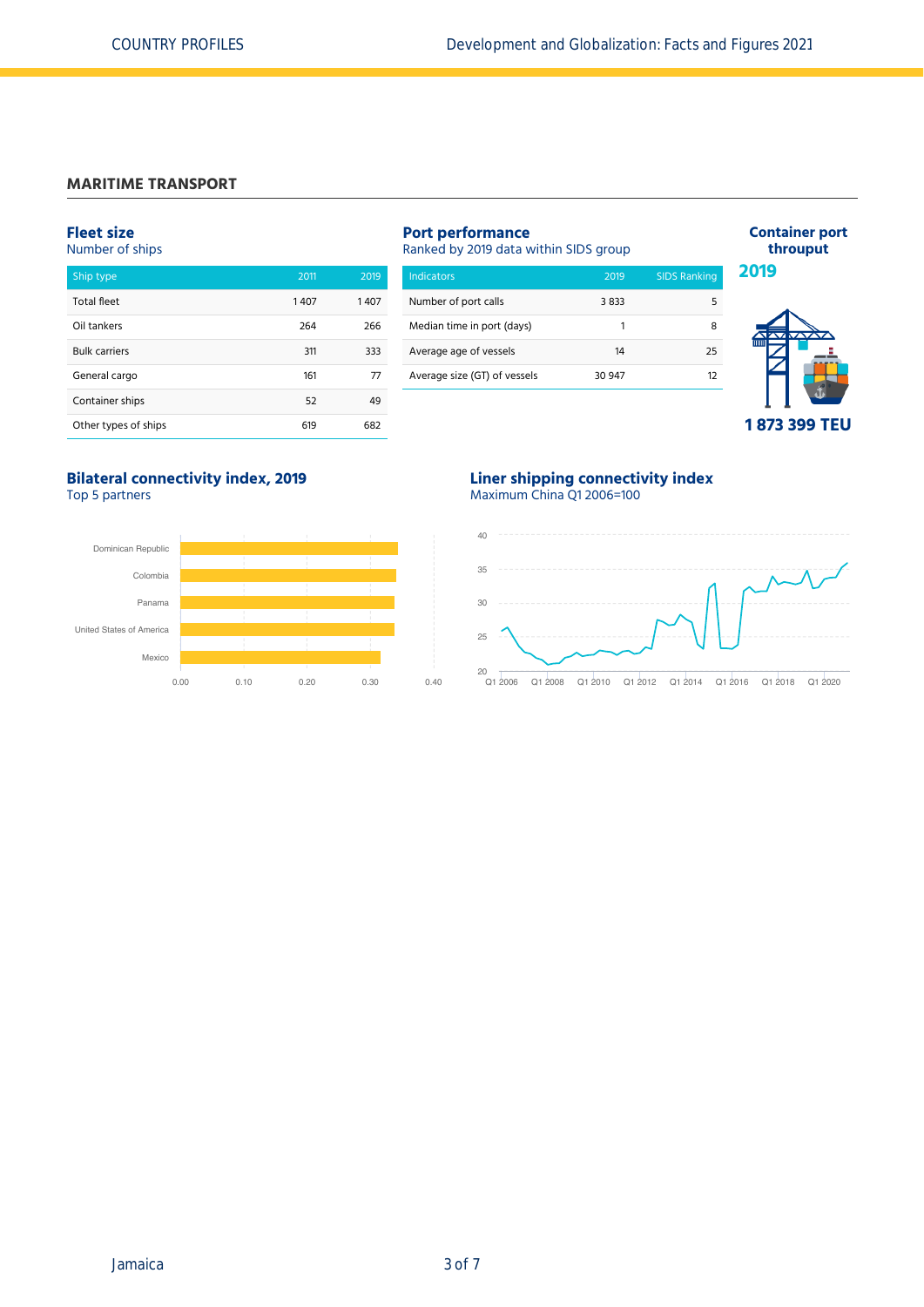## **POPULATION**

#### **Total population**

Thousands of people, share of urban population



## **Population development indicators**

| <b>Indicators</b>                             | Period           | Value |
|-----------------------------------------------|------------------|-------|
| Poverty headcount (% of population)           | 2004             | 1.7   |
| Human development index                       | 2018             | 0.7   |
| Human assets index                            | 2020             | 91    |
| Adult literacy rate (15+ years, both sexes %) | $\bullet\bullet$ |       |
| Gender inequality index                       | 2019             | 04    |



**per km<sup>2</sup>**



# **Age structure by gender, 2019**

Percentage of total population

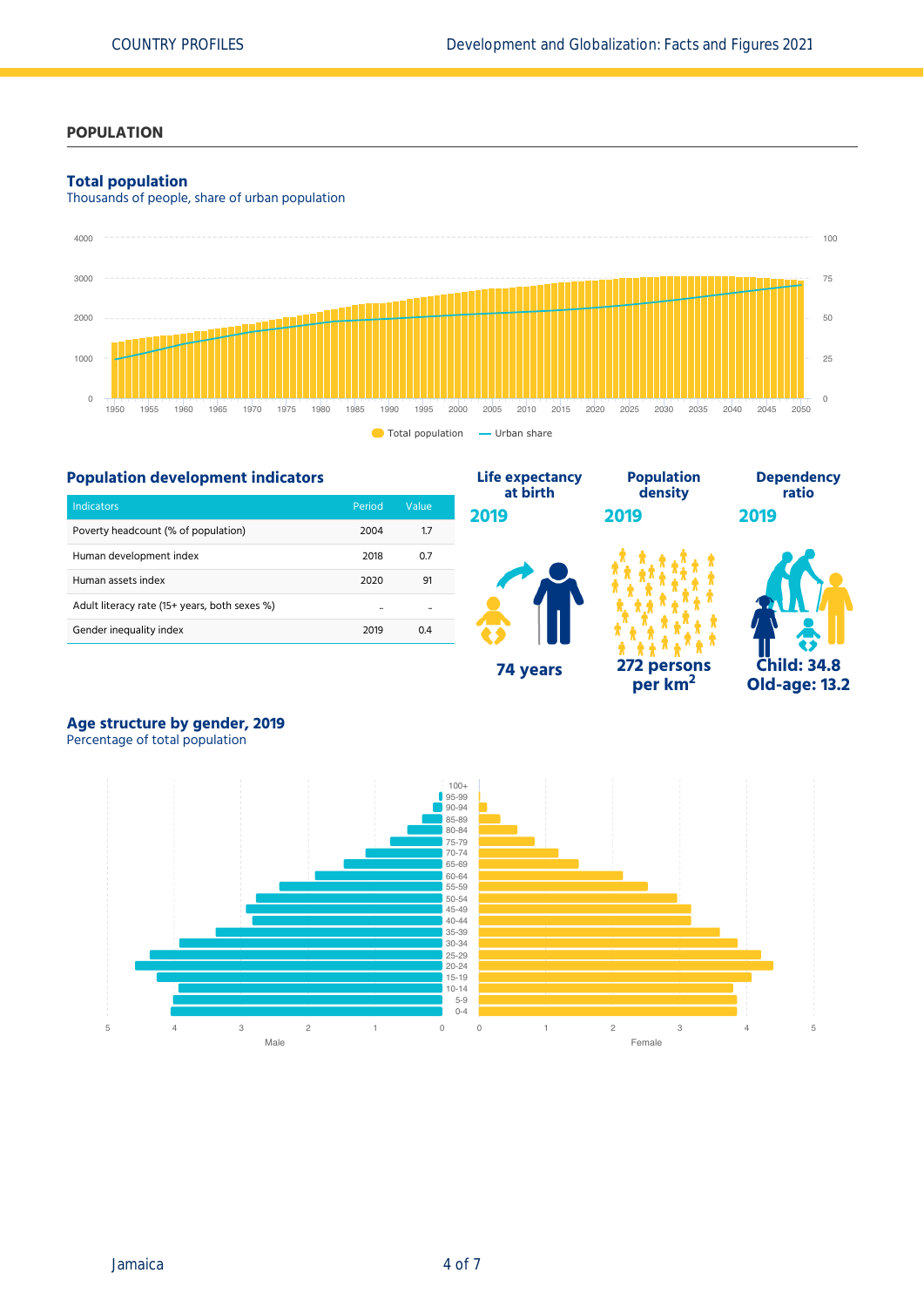## **INTERNATIONAL TRADE**

## **Merchandise and services trade**

US dollars in millions

| <b>Indicators</b>   | 2005    | 2010    | 2015    | 2019    | 2019 (% of GDP) |
|---------------------|---------|---------|---------|---------|-----------------|
| Merchandise exports | 1532    | 1328    | 1263    | 1586    | 10              |
| Merchandise imports | 4739    | 5 2 2 5 | 4 9 9 3 | 6339    | 40              |
| Services exports    | 2 3 3 0 | 2634    | 3059    | 4 3 3 6 | 27.4            |
| Services imports    | 1722    | 1824    | 2 1 6 1 | 2688    | 17              |
|                     |         |         |         |         |                 |



## **Top 5 partners in merchandise trade, 2019**

Exports in millions US dollars



#### **Merchandise exports by product group, 2019**

## **Services exports by category, 2019**



No data available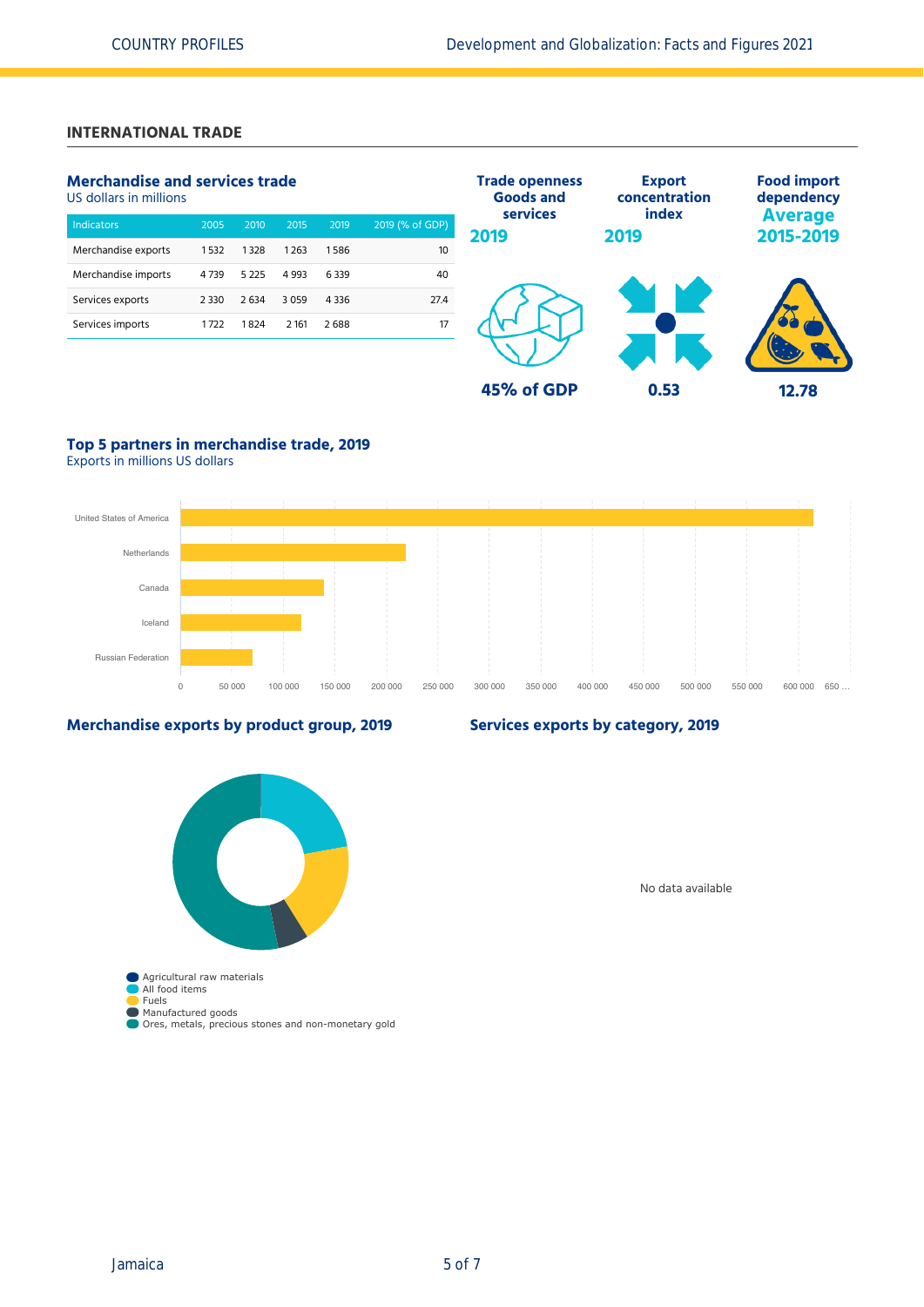#### **ENVIRONMENT**



## **INFORMATION AND COMMUNICATIONS TECHNOLOGY**